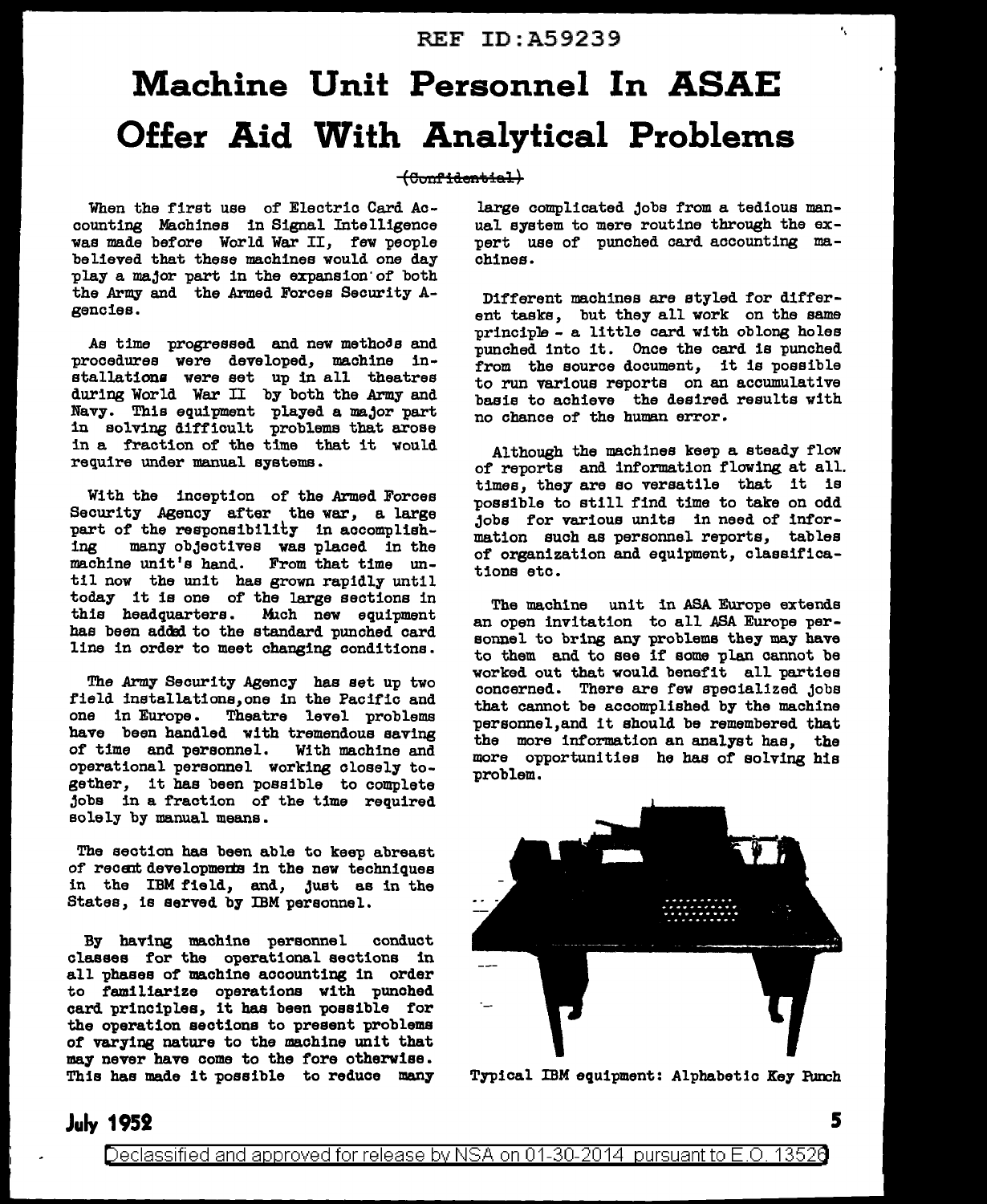# ASA REVIEW - July 1952, pp. GREF ID: A59239 **The War In The Ether THE SECOND HALF OF THE WAR IN THE EAST**

### **LATE 1915-1918**

~eouf1deut1ai)

From September 1915 to the end of May 1916 virtually nothing occurred in the east, operationally speaking. Then in east, operationally speaking. Then in June 1916 on the Austro-Hungarian front the famous Brueilov offensive broke loose, just at the moment when the Austrians had committed all their available forces on the Italian front. Thie offensive was not quite unexpected by the Austrians, for the Austrian radio intercept service along with the Arendt service had picked up many indications of an impending large scale operation. In particular, there was a telegram. of the Russians sent on 3 June which betrayed to the Austrians the impending large scale attack. But in downright frivolous underestimation of the fighting strength of the Russians, the Austrians had taken the matter lightly and made almost no preparations to ward off<br>the Russian attack. Thus Brusilov was the Russian attack. able to penetrate deeply in the region of Lutskand particularly in the Bukovina before reenforcements led in from other sectors brought the wavering front to a stand.

The Austrian intelligence service had not at that time recognized fully the value of the Arendt service, and bad not organized the exploitation of the intercepted conversations, as it should have done. Moreover, the Austrian Army command bad turned its entire attention to the Italian front. In the central sector of the eastern front, which was held by German troops, the Russian attack bad no success for here the people had known how to make better and prompt use of the re-<br>sults of the intercept service. At that sults of the intercept service. time all Russian arrangements from Army down to company orders had been intercepted

long before the beginning of the offensive. The attacks met with a well-organized resistance.

Even at the end of 1915 the Russians were still supplying plenty of material<br>for the opposing intercept service. Only for the opposing intercept service. slowly did the recognition of the danger lurking in the careless use of technical means of communication begin to spread<br>among them. Iate in 1915 one station of Late in 1915 one station of the Russian Fourth Army was ordered to monitor the work of its own stations. This was the first attempt noted to increase the security factor by monitoring their own radio discipline; at that time, however, it was already too late.

In the spring of 1916 the Russians attempted a radio deception on the Austrian front, and this caused much amusement in tbaAustrian intercept service. To veil the withdrawal of two corps, they had several radio stations carry on deceptive traffic. Ronge reports that the Russians, innocent as children, announced this in advance in a radiogram. which was solved, naturally, by the Austrians. Moreover, they prefixed to every fake telegram an enciphered sentence with the following content: ''Do not be alarmed; this is just deception". This intermezzo was comfortdeception". This intermezzo was comfort-<br>ing to the Austrians, inasmuch as it showed that the Russians had no idea that their enciphered messages were being deciphered currently by the enemy.

The Brusilov offensive was the last attempt by Czarist Russia to turn the fortunes of war in its own favor. With its expiration in September 1916 and with the

**Translated from original German materials by Dr. Ray W. Pettengill**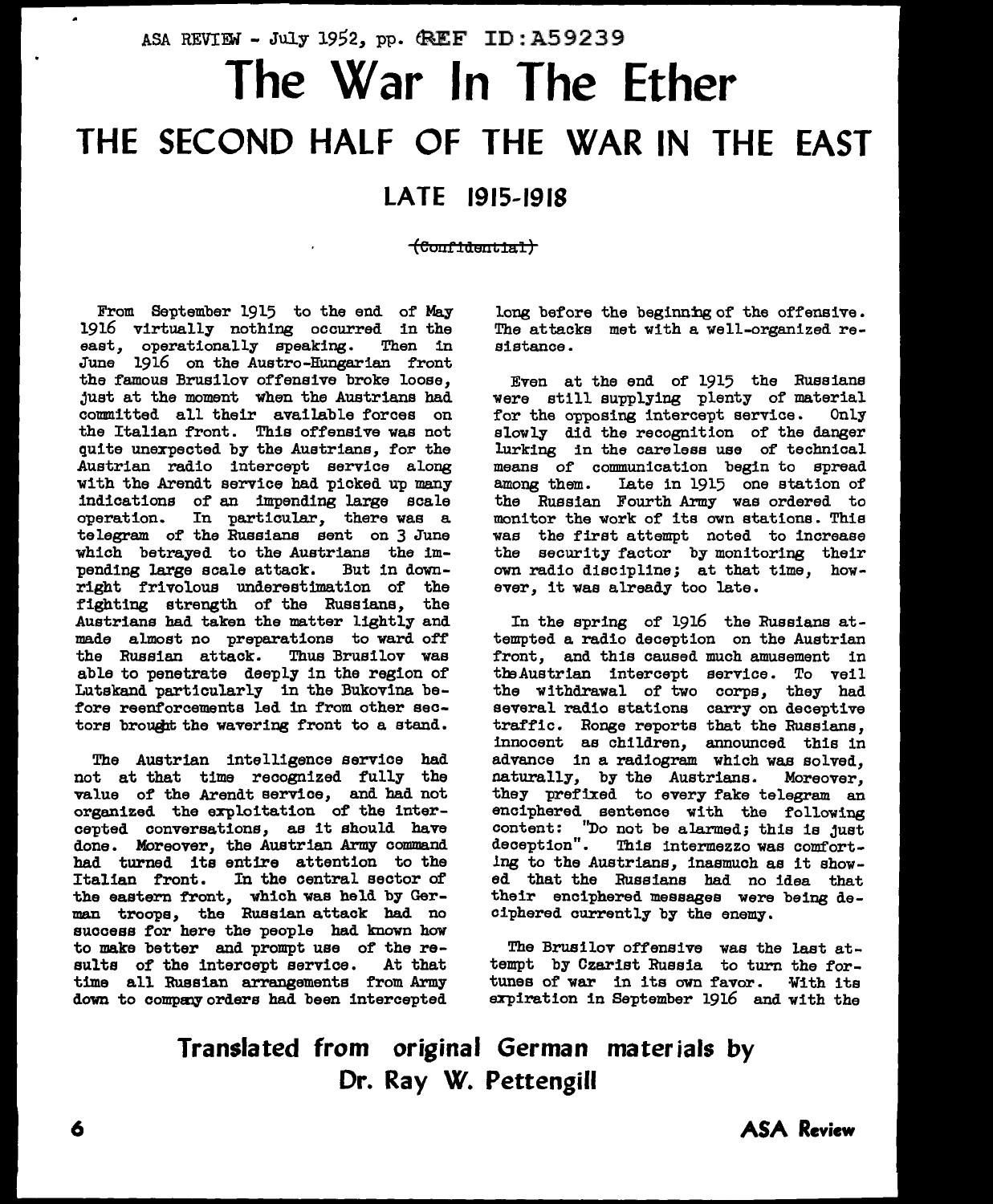outcome of the following campaign in Roumania, the war spirit in Russia had disap-<br>peared. Intercepted Russian telephone Russian telephone conversations revealed a rapid decline in fighting morale and a clear rise of revolutionary tendence. Over the tetephone men scolded openly about their officers, and talked about the senselessness of pro-<br>longing the war. The thoughts of the Ruslonging the war. The thoughts of the Rus-<br>sian soldier turned more and more toward home rather than to the front and to the enemy. Even among the officer corps currents could be recognized which aimed at ending the war, since a military victory was no longer considered possible. Supply was inadequate; the ammunition situation was bad. Social tensions began to occupy more and more space in all conversations.

 $\mathcal{L}^{\mathbf{N}}$ 

 $\overline{1}$ 

Iu March 1917 the revolution broke out in Petersburg. Czar Nicholas II abdicated in the night of 15 - 16 March. The middle class democrats and the moderate social-<br>ists under Kerenski took power. In spite ists under Kerenski took power. of the war weariness of the soldiers, they determined to continue the war. Monitoring of Russian internal traffic showed that a new wave of energy from above poured out over the country and the army. There was an attempt under national democratic watchwords to reenliven the military fighting spirit at the front.

Very soon the intercept service learned that the Russian front was stabilizing itself anew, and was preparing for offensive battles. While the Germane were engaged in violent defensive battles in Flanders, and the Austrians stood at the Isonzo, the Russians under Brusilov, who had meanwhile become Commander-in-Chief of the entire Russian Army, attacked on l July 1917. The impending attack had long since been recognized by the German and<br>Austrian intercept service. They had had Austrian intercept service. ample time to prepare for it. The men at the instruments sat tense and listened to every conversation which referred to the attack and its execution. From Riga to Smorgon the storm broke before the German<br>lines. Only in Galicia did the Russians Only in Galicia did the Russians have partial success. But in the counterthrust German and Austrian troops broke through the Russian lines near Tarnopol, and caused the entire Russian front to waver. All of East Galicia and Bukovina. which had been lost the year before, were again occupied.

To complete the military collapse of Russia,on the left flank the German Eighth Army attacked and took Riga on 3 September. The islands Oesel, Moon, and Dagoe were occupied in October.

Meanwhile, the intercept service had learned of the complete break-down in morale of the Russian front. The former war weariness of the Russian soldiers had made way for a definite hostility toward war. The tensin between men and officers changed into open conflict. The social factor came into the foreground, sharp and clear. All conversations turned on the ending of the war and the readjustment of social problems. They talked only about capitalists and bourgeois as parties interested in the war; it was clearly to be felt that the war on the eastern front was virtually<br>at an end. On 7 November the second re-On 7 November the second revolution broke out in Petersburg. Kerenski was overthrown. The Bolshevists took over the government. Now propaganda radiograms and instructions from the new government went out all over the country by the dozen, and were heard by the German and Austrian intercept services as well. The major activity of these services was now turned from monitoring Russian military radio traffic to listening to Russian internal traffic. It was a question of gaining clarity regarding events in Russia. The military intercept service in the east had completed its assignment; now the political assignment stepped into the foreground.

After the end of the First World War, General Hoffman, in hie book, "The War of Missed Opportunities," stated with regard to the intercept service that during the entire war in the east this service had supplied the German command currently with such complete information regarding the enemy that it was always fully informed regarding the situation on the enemy side.

From Tannenberg to the end of the war<br>the intercention of Russian technical interception of Russian technical means of communications had given the German and Austrian command so many suggestions for the execution of their own measures that it is inconceivable to think through to the conclusion how the war in the east might have gone, if this means of intelligence had not been employed by the Central Powers, and if the Russians had not used their technical means of communications in such a careless manner.